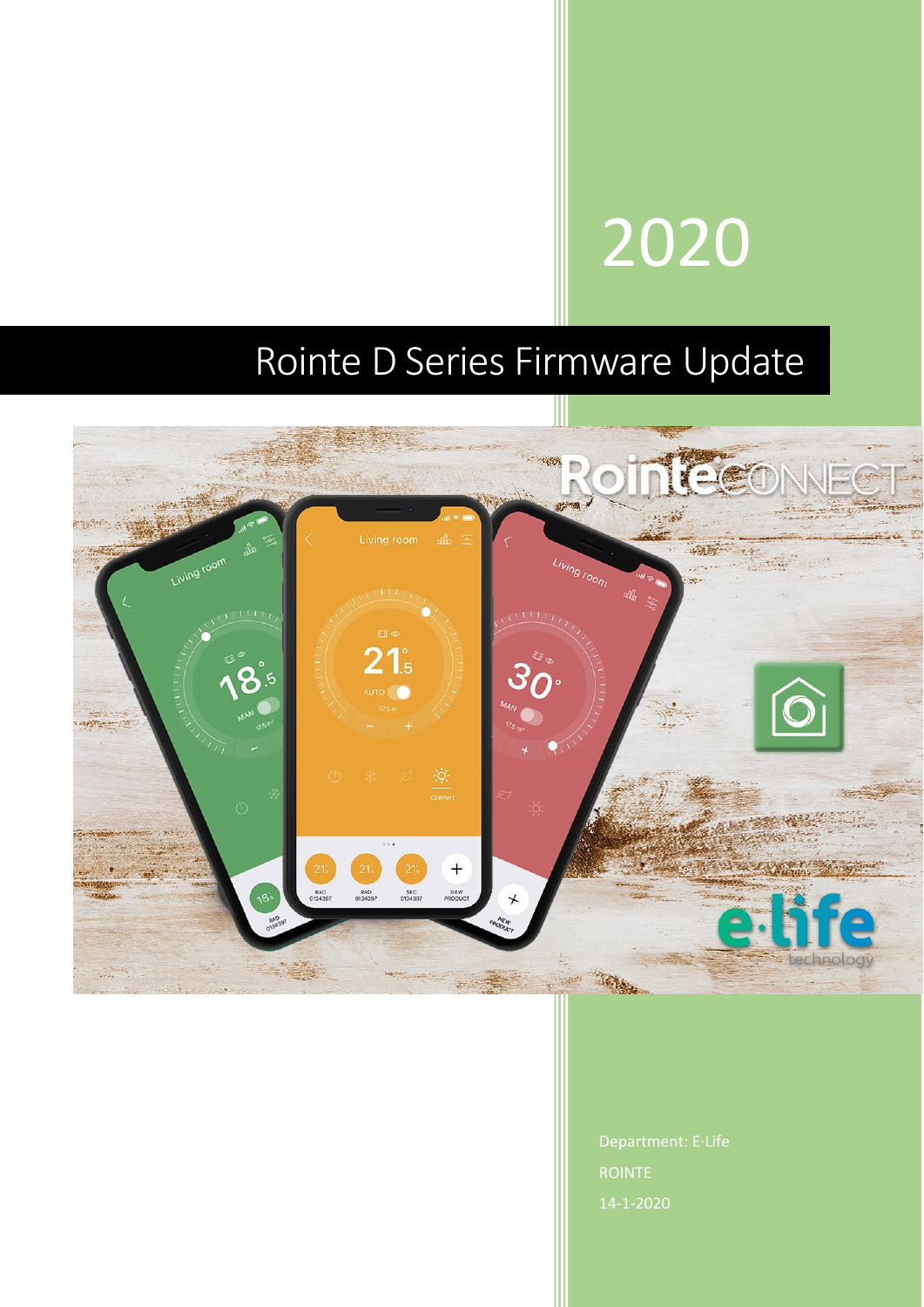

### 1. INTRODUCTION

Welcome to the firmware update manual for Rointe D Series products. Here we describe how to perform a manual update from both the product and from the Rointe Connect app. You must ensure that the product is connected to Wi-Fi and has an internet connection before you start.

#### 2. UPDATE FROM THE APP

Access the Rointe Connect app with your username and password. Click on the name of the installation/zone where the product to be updated is located. If you have zones/subzones, enter each of them until you reach the final zone, then click on the name of the product to be updated. Press the menu icon (top right of the screen) and select "Device Details". Now click on "Check for updates". The screen will then show "Checking updates" or "Checking firmware update". If there are any updates the product screen will turn off and it will take a few seconds before it automatically turns back on again. The update speed will depend on the speed of the internet connection and Wi-Fi coverage.



Once the product has updated, go back to the app and click on "device details" again to check.

| Detalle del dispositivo               |
|---------------------------------------|
| INFORMACIÓN DE DISPOSITIVO            |
| Nombre                                |
| Radiador                              |
| Potencia                              |
| 990W                                  |
| Número de serie                       |
| 38F346BF713C38F346BF713C              |
| Versión de firmware                   |
| 068                                   |
| Última sincronización del dispositivo |
| 14 ene. 2020 13:58:51                 |
| Última sincronización de la App       |
| 14 ene. 2020 13:52:56                 |

13:59

You will need to repeat the steps above for each individual product in your installation/zone/sub-zone.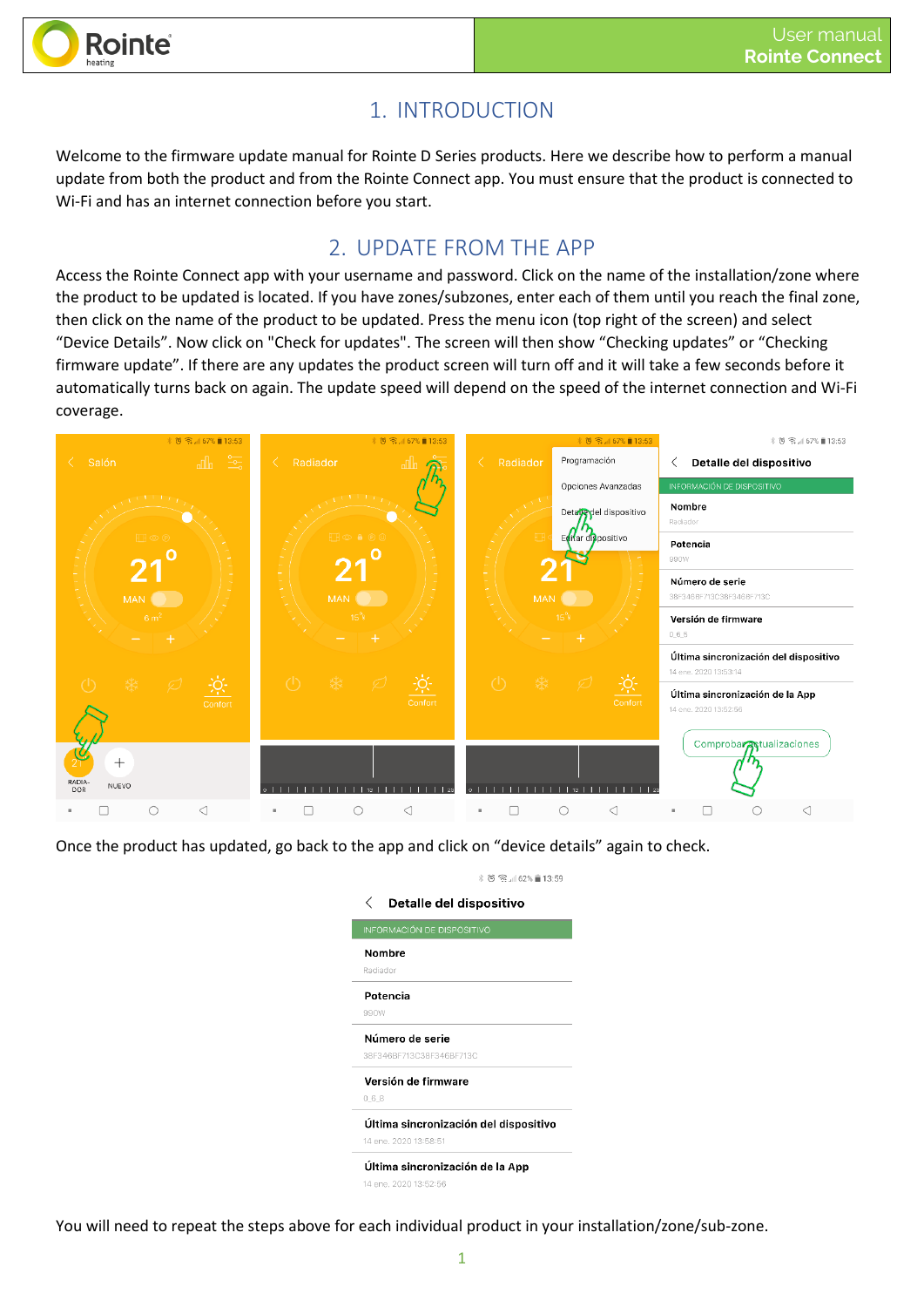

#### 3. UPDATE FROM THE PRODUCT

Press the menu button once. This is the top button with 3 horizontal lines on it. Use the + button to highlight the settings icon (house with the leaf), then press the on/off button to select. You will now be in a secondary settings menu. Use the + button to select the "i" information icon and press the on/off button to select. You will now be in the software/firmware menu, which displays the current software version. Press the on/off button consecutively 3 times to go through the different information screens until you reach the "Check firmware" screen. Use the + button to highlight YES and press the on/off button to select.

If there are any updates the product screen will turn off and it will take a few seconds before it automatically turns back on again. The update speed will depend on the speed of the internet connection and Wi-Fi coverage.

You will need to repeat the steps above for each individual product you want to update.

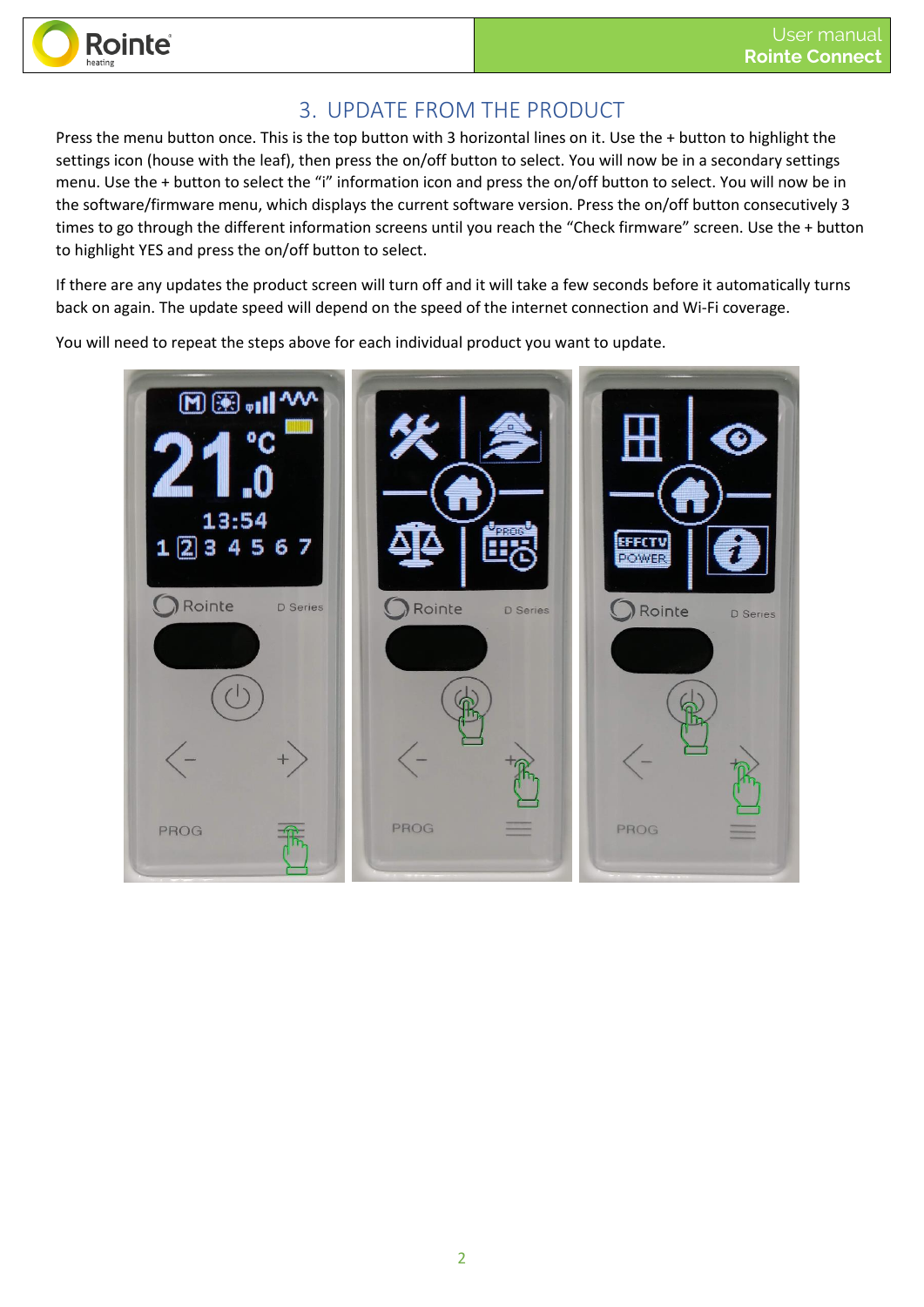

**Rointe**